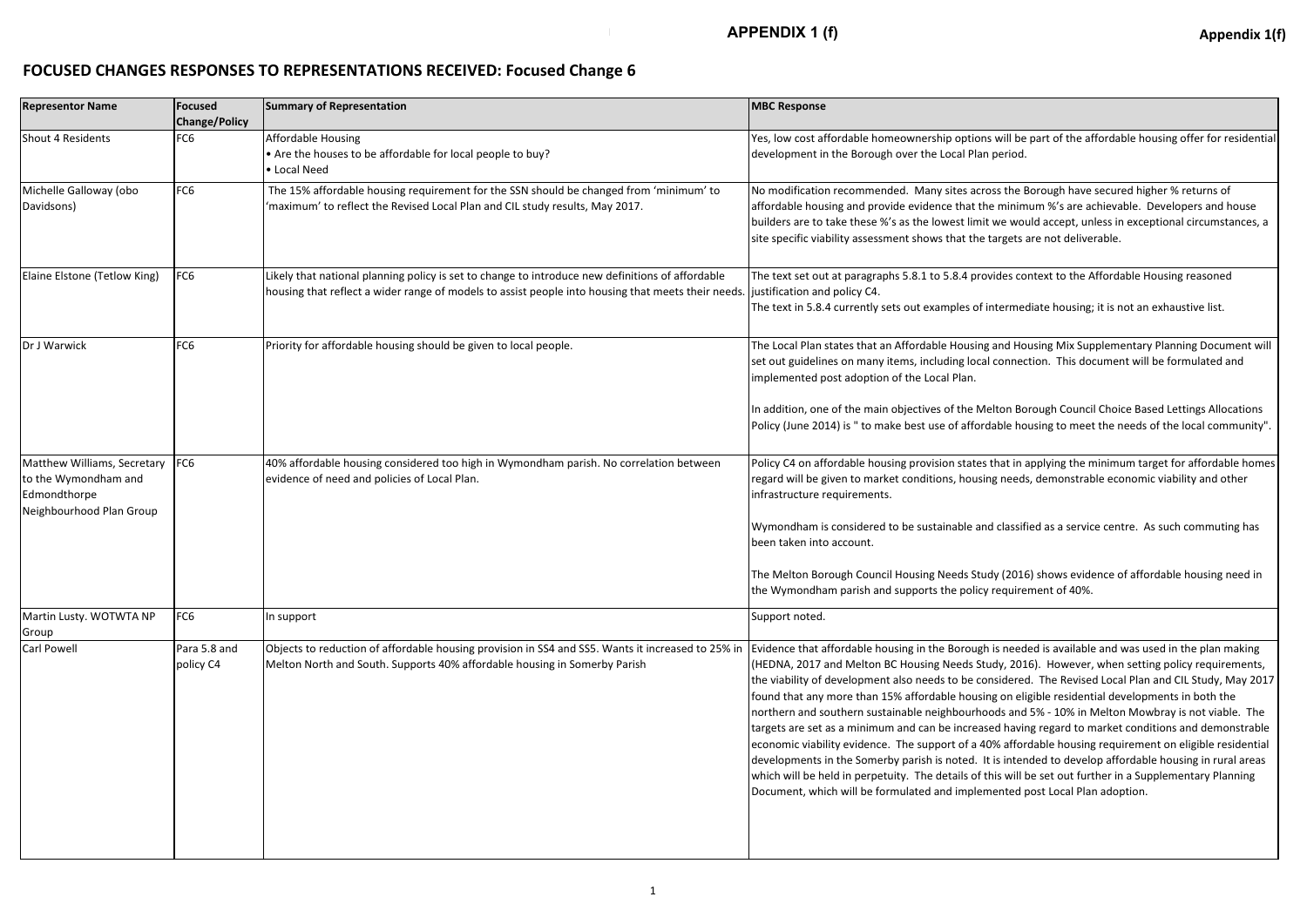| Robert Anthony Fionda                                                                                                                | FC <sub>6</sub>  | Lack of evidence for affordable housing in villages. Demand greatest in town and poor in villages.<br>Wymondham - Problematic in selling and renting properties.              | The HEDNA, Jan 2017 shows a need for 70 affor<br>not just in the urban area of Melton. The detail<br>the identified need for affordable housing is app<br>(figure 4.17). The Rural Housing Need surveys,<br>Borough, show a high level of affordable housin<br>There will still be unmet affordable housing nee<br>sometimes be due to the mix of tenure; type or<br>cost homeownership options as well as rented I<br>amount of affordable housing will still be delive<br>requirement is lower in the urban areas; the site<br>forecast to be delivered is larger. |
|--------------------------------------------------------------------------------------------------------------------------------------|------------------|-------------------------------------------------------------------------------------------------------------------------------------------------------------------------------|----------------------------------------------------------------------------------------------------------------------------------------------------------------------------------------------------------------------------------------------------------------------------------------------------------------------------------------------------------------------------------------------------------------------------------------------------------------------------------------------------------------------------------------------------------------------|
| Robert Sparham                                                                                                                       | FC6 5.8.10       | SA objectives of 9: social inclusion and 10: poverty and deprivation will not be met by BOT3 as<br>extra expense of access road.                                              | No evidence has been provided to suggest that<br>mix and affordable housing policies could not be<br>not considered suitable for development for a s<br>currently being prepared and signed by the 4 lar<br>behalf of all 4 landowners. No viability issues ha                                                                                                                                                                                                                                                                                                       |
| Mrs Debbie Adams                                                                                                                     | FC6 Policy C4    | Only the SN's will be able to afford the high mitigation costs by reducing AH. Gladmans (planning<br>application 15/00910/OUT) decision set benchmark.                        | The Gladman planning application was determi<br>evidence available at that time . The decision to<br>location has been supported by subsequent vial                                                                                                                                                                                                                                                                                                                                                                                                                  |
| Colin Love (Professor)                                                                                                               | Appendix 6       | The distribution of affordable housing within the Borough should be determined by the location<br>of actual need and not by developer contributions to infrastructure issues. | The % of affordable housing requirement in the<br>infrastructure costs were not as high. However<br>same to meet evidenced need, even if the affor                                                                                                                                                                                                                                                                                                                                                                                                                   |
| Aspbury Planning (on behalf<br>of Barrett / David Wilson<br>Homes)                                                                   | FC <sub>6</sub>  | Objects to minimum targets on affordable housing. Also questions viability - the difference to<br>residential values and the added burden of the planned introduction of CIL. | No modification recommended. Many sites acr<br>affordable housing and provide evidence that th<br>builders are to take these %'s as the lowest limi<br>site specific viability assessment shows that the                                                                                                                                                                                                                                                                                                                                                             |
| Terence Joyce                                                                                                                        | Appendix 6       | Only build in rural locations proven to have a valid need.                                                                                                                    | Affordable housing will be developed where the<br>is to "Help provide a stock of housing accommo<br>the need for affordable housing". Households v<br>by not enabling affordable housing to be develd<br>areas of the Borough have their own transport a                                                                                                                                                                                                                                                                                                             |
| Laurence Holmes (on behalf<br>of Richborough Estates and<br>Leicester County Council)                                                | Policy C4        | Support the reduction in the affordable housing requirement for the NSN from 37% to 15%.<br>Support flexibility of Policy C4.                                                 | Support noted                                                                                                                                                                                                                                                                                                                                                                                                                                                                                                                                                        |
| Laurence Holmes (on behalf<br>of Taylor Wimpey, William<br>Davis, Barwood,<br>Leicestershire County Council,<br>Richborough Estates) | FC 6 / Policy C4 | Support the reduction in the affordable housing requirement for the NSN from 37% to 15%.<br>Support flexibility of Policy C4.                                                 | Support noted                                                                                                                                                                                                                                                                                                                                                                                                                                                                                                                                                        |

rdable housing dpa. This need is across the whole Borough led ward level MBC Housing Needs Study, Aug 2016 shows prox. 50% in Melton and approx. 50% in the rural areas where they have been undertaken in Parishes across the g need, when calculated over the 25 year plan period. ed. Problems with the sale or let of properties can r size of properties. Affordable housing can comprise low housing. This allows for sites to be more viable. A large ared in the urban areas. Although the affordable housing % res are larger and so the number of affordable homes

the site would experience viability issues such that housing e achieved. The alternative suggested, land at Belvoir Rd is series of reasons. A written promotion agreement is ndowners. Agent has been asked to represent the site on ave been raised by owners or agent.

ined on its own merits, having regard to the relevant accept a reduced level of affordable housing in this bility evidence produced for the local plan.

**Sustainable Neighbourhoods would be higher if the**  $\tau$ , the % in the villages, inc. Bottesford would still be the rdable housing at Melton was met in full.

ross the Borough have secured higher % returns of he minimum %'s are achievable. Developers and house it we would accept, unless in exceptional circumstances, a stargets are not deliverable.

ere is evident need. Strategic Objective 1 of the Local Plan odation that meets the needs of the community, including who do not have their own transport will not be penalised by not in rural areas. Currently, not every household in rural and instead make use of other options.